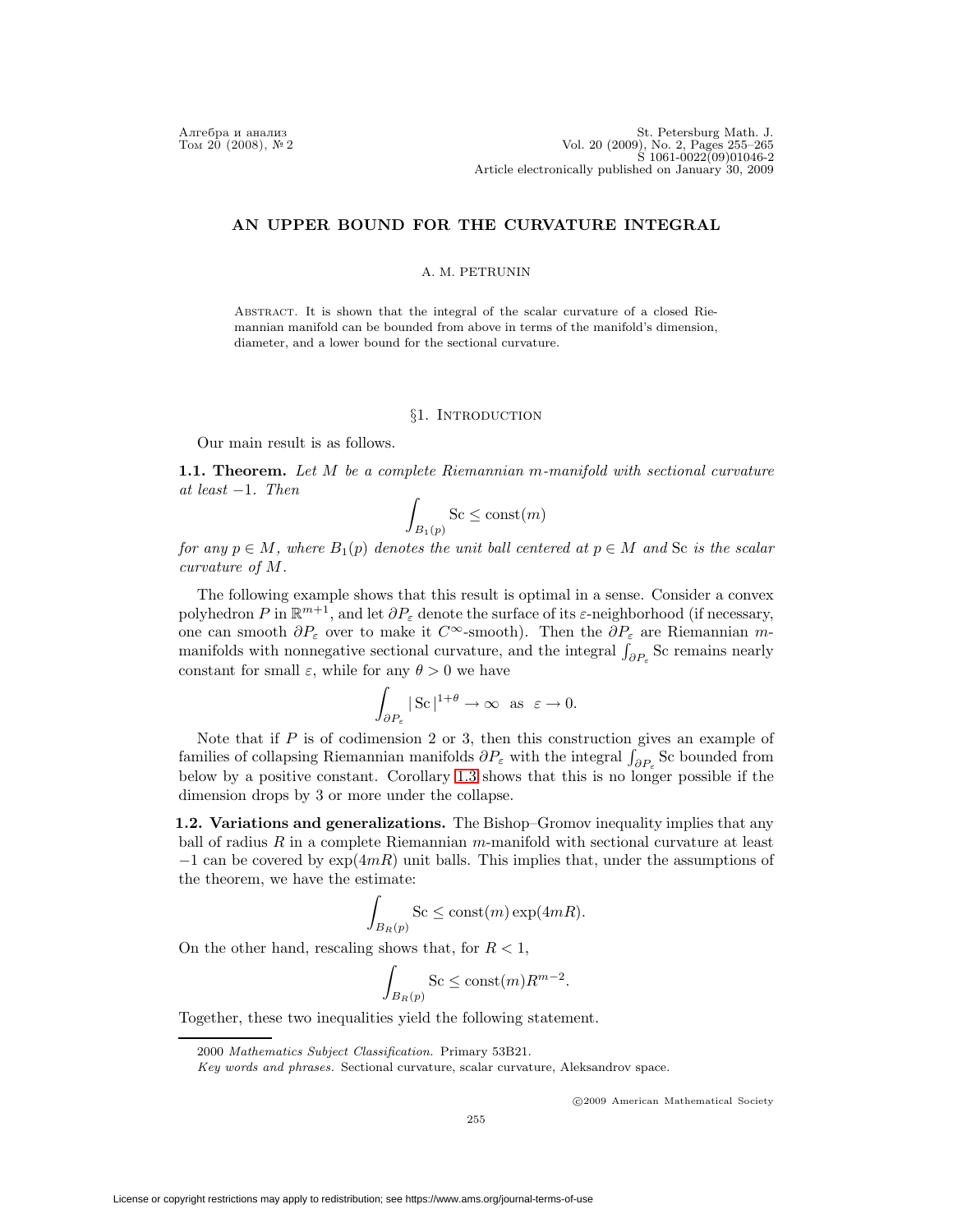**1.3. Corollary.** Let M be a complete Riemannian m-manifold with sectional curvature at least  $-1$ , and let  $p \in M$ . Then

$$
\int_{B_R(p)} \operatorname{Sc} \le \operatorname{const}(m) R^{m-2} \exp(4mR).
$$

It is easily seen that if all sectional curvatures are at least −1, then for the Riemann curvature tensor Rm we have

$$
|\operatorname{Rm}| \le \operatorname{Sc} + m^2.
$$

Therefore, the above corollary also implies that

$$
\int_{B_R(p)} |\operatorname{Rm}| \leq \operatorname{const}'(m) R^{m-2} \exp(4mR),
$$

where

$$
const'(m) = const(m) + m^2.
$$

**1.4.** I believe that in 1996 Gromov asked me whether the integral of the scalar curvature could be controlled in terms of the diameter and a lower curvature bound. However, after 10 years I cannot be sure that it was exactly the question he asked. sked me wl<br>diameter<br>it was exadenced<br>proof of t<br> $\mathcal{F}(M) = \int$ 

My proof is similar to Perelman's proof of the continuity of the integral of the scalar curvature

$$
\mathcal{F}(M) = \int_M \mathrm{Sc}
$$

on the set of all Riemannian m-manifolds with a uniform lower curvature bound. Perelman's proof involves exhausting the manifold by convex hypersurfaces (that proof is included as an appendix to [\[P-2003\]](#page-10-0)). In fact, a slight modification of Perelman's proof makes it possible to prove the main theorem in the case where no collapse occures, i.e., under the following additional assumption:

$$
vol(B_1(p)) \ge v_0 > 0.
$$

I invoke a special form of Bochner's formula (see Subsection [2.2\)](#page-2-0); a similar idea was used by Sergei Buyalo for obtaining lower estimates of the integral of scalar curvature on a 3-manifold [\[Buy\]](#page-10-1). This formula makes it possible to estimate the curvature not only in tangent but also in normal directions to the exhausting surfaces (I need this to make the proof work in the case of a collapse). Also, I need to use exhaustion by nested sequences of semiconvex surfaces, which causes additional technical difficulties.

The remaining part of the proof is a combination of the converging-rescaling technique.

**1.5. Outline of the proof.** Arguing by contradiction, assume that there is a sequence of m-manifolds  $(M_n, p_n)$  with  $K \ge -1$  such that

$$
\int_{B_1(p_n)} \mathbf{S} \mathbf{c} \to \infty.
$$

Applying Gromov's compactness theorem, we may assume that the  $(M_n, p_n)$  converge to an Aleksandrov space  $(A, p)$ . Using the inductive hypothesis (the fact that a slightly more general statement is true for all smaller dimensions), we prove that the scalar curvature on  $M_n$  converges weakly to a measure on A that is finite everywhere except for a finite number of points. We choose one of these points  $s \in A$ , and blow  $M_n$  up with carefully chosen marked points  $s_n \in M_n$  near s, to make the curvature distribution visible, and then pass to the new limit space  $(A', p')$ . For  $(A', p')$  we repeat the same procedure as for  $(A, p)$ , and so on. The statement follows, because only a finite number of such repetitions may occur, which is implied by the fact that, in a certain sense,  $(A', p')$  is by a certain amount larger than  $(A, p)$ , and it cannot exceed  $(\mathbb{R}^m, 0)$ .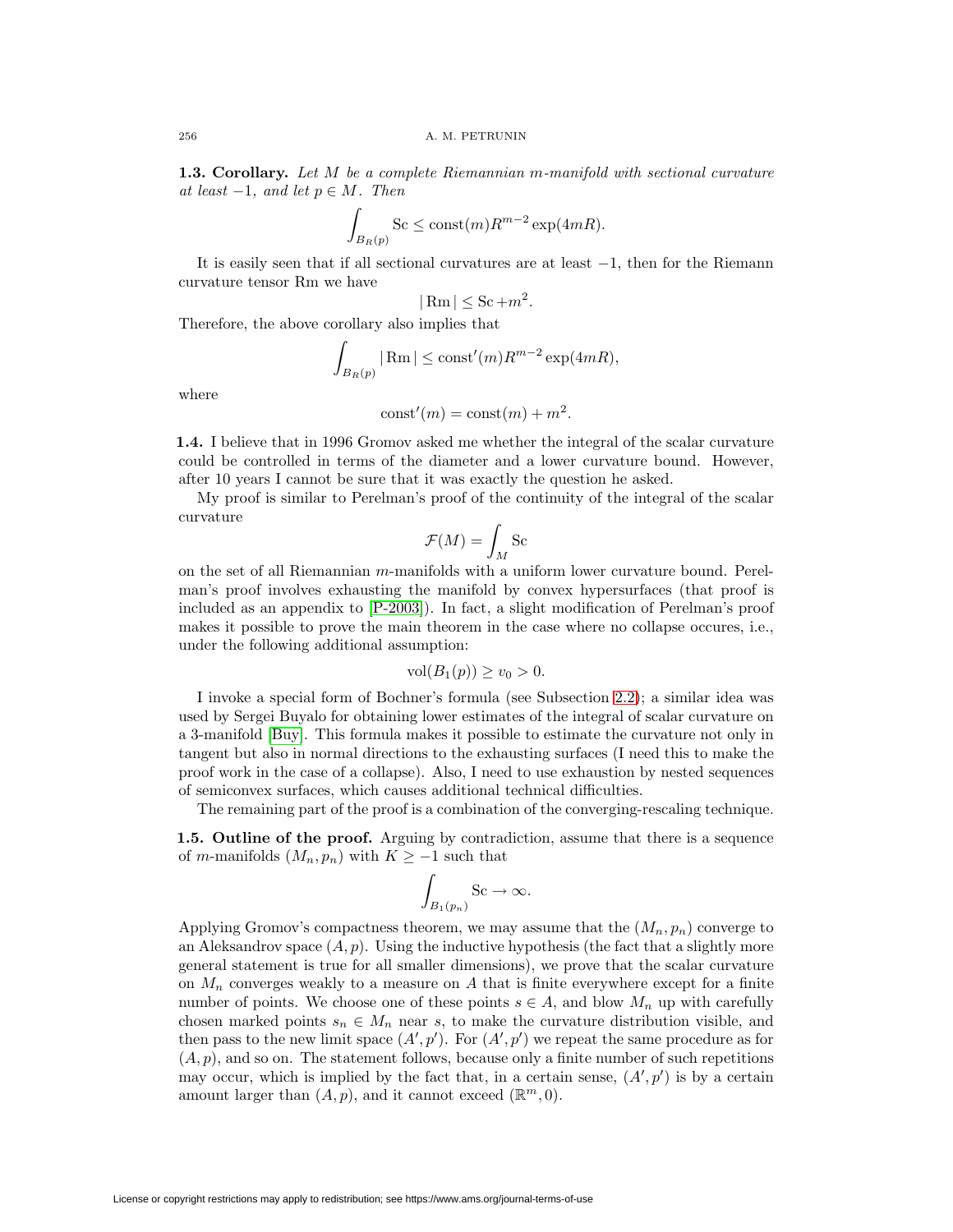## §2. The Bochner formula

Here we provide a version of the Bochner formula that relates the integral of the scalar curvature of a family of hypersurfaces to the integral of the Ricci curvature in their normal directions.

**2.1. Notation.** Let  $M^{m+1}$  be a Riemannian  $(m+1)$ -manifold. Assume that  $f: M^{m+1} \to$ R is a smooth function without critical values on  $[a, b] \subset \mathbb{R}$  and that its level sets  $L_t = f^{-1}(t)$  are compact for any  $t \in [a, b]$ . We denote:

- (i) by  $u = \nabla f / |\nabla f|$  the unit vector field normal to  $L_t$ ;
- (ii) by  $\{e_0, e_1, e_2, \ldots, e_m\}$  an orthonormal frame such that  $e_0 = u$  and each  $e_i, i > 0$ , goes in a principal direction of  $L_{f(x)}$  at x so that the corresponding principal curvatures

$$
\kappa_i = \langle \nabla_{e_i} u, e_i \rangle
$$

form a monotone nondecreasing sequence

$$
\kappa_1(x) \leq \kappa_2(x) \leq \cdots \leq \kappa_m(x);
$$

- (iii) by  $H(x) = \kappa_1(x) + \kappa_2(x) + \cdots + \kappa_m(x)$  the mean curvature of  $L_{f(x)}$  at  $x \in L_{f(x)}$ ;
- form a monotone nondecreasing sequence<br>  $\kappa_1(x) \leq \kappa_2(x) \leq \cdots \leq \kappa_m(x);$ <br>
(iii) by  $H(x) = \kappa_1(x) + \kappa_2(x) + \cdots + \kappa_m(x)$  the mean curvature of  $L_{f(x)}$  at  $x \in L_{f(x)};$ <br>
(iv) by  $G(x) = 2 \sum_{i < j} \kappa_i(x) \kappa_j(x)$  the external term i scalar curvature of  $L_t$ , i.e.,  $(x) = \kappa_1(x)$ <br>  $(x) = 2\sum_{i \in S}$ <br>
curvature c<br>
Sc<sub>L</sub> = 2  $\sum$

$$
Sc_L = 2 \sum_{i < j} \langle R_M(e_i, e_j)e_j, e_i \rangle + G = Sc_M - 2 \operatorname{Ric}_M(u, u) + G.
$$
\ner formula. In this notation, the Bochner formula can be

\n
$$
m:
$$
\n
$$
\int \operatorname{Ric}_M(u, u) = \int G + \int H - \int H.
$$

<span id="page-2-0"></span>**2.2. Bochner formula.** In this notation, the Bochner formula can be written in the following form:

(\*) 
$$
\int_{f^{-1}([a,b])} \text{Ric}_M(u,u) = \int_{f^{-1}([a,b])} G + \int_{L_a} H - \int_{L_b} H.
$$

*Proof.* We write the relative Bochner formula for the vector field  $u = \nabla f / |\nabla f|$  in the domain  $f^{-1}([a, b])$ :

$$
\int_{f^{-1}([a,b])} \langle Du, Du \rangle - \langle \nabla u, \nabla u \rangle = \int_{f^{-1}([a,b])} \text{Ric}_M(u, u) - \int_{L_a} H + \int_{L_b} H.
$$
\n
$$
u = u \text{ and } \langle \nabla_u u, u \rangle = 0, \text{ we have}
$$
\n
$$
Du = \sum_{i=1}^m e_i \cdot \nabla_{e_i} u = \sum_{i=1}^m \kappa_i e_i \cdot e_i + u \cdot \nabla_u u = \sum_{i=1}^m \kappa_i + u \wedge \nabla_u u,
$$

Since  $e_0 = u$  and  $\langle \nabla_u u, u \rangle = 0$ , we have

$$
Du = \sum_{i=0}^{m} e_i \cdot \nabla_{e_i} u = \sum_{i=1}^{m} \kappa_i e_i \cdot e_i + u \cdot \nabla_u u = \sum_{i=1}^{m} \kappa_i + u \wedge \nabla_u u,
$$

where " · " denotes the Clifford multiplication. Again recalling that  $\langle \nabla_u u, u \rangle = 0$ , we obtain  $\alpha$ 

$$
\langle Du, Du \rangle = \left(\sum_{i=1}^{m} \kappa_i\right)^2 + |\nabla_u u|^2.
$$
  

$$
\nabla u = \sum_{i=1}^{m} \kappa_i e_i \otimes e_i + \nabla_u u \otimes u,
$$

On the other hand,

$$
\nabla u = \sum_{i=1}^{m} \kappa_i e_i \otimes e_i + \nabla_u u \otimes u,
$$
  

$$
\langle \nabla u, \nabla u \rangle = \sum_{i=1}^{m} \kappa_i^2 + |\nabla_u u|^2.
$$

whence

$$
u=1
$$
  

$$
\langle \nabla u, \nabla u \rangle = \sum_{i=1}^{m} \kappa_i^2 + |\nabla_u u|^2.
$$
  

$$
\langle Du, Du \rangle - \langle \nabla u, \nabla u \rangle = 2 \sum \kappa_i \kappa_j
$$

Therefore,

$$
\langle Du, Du \rangle - \langle \nabla u, \nabla u \rangle = 2 \sum_{i < j} \kappa_i \kappa_j = G.
$$

This implies  $(*)$ .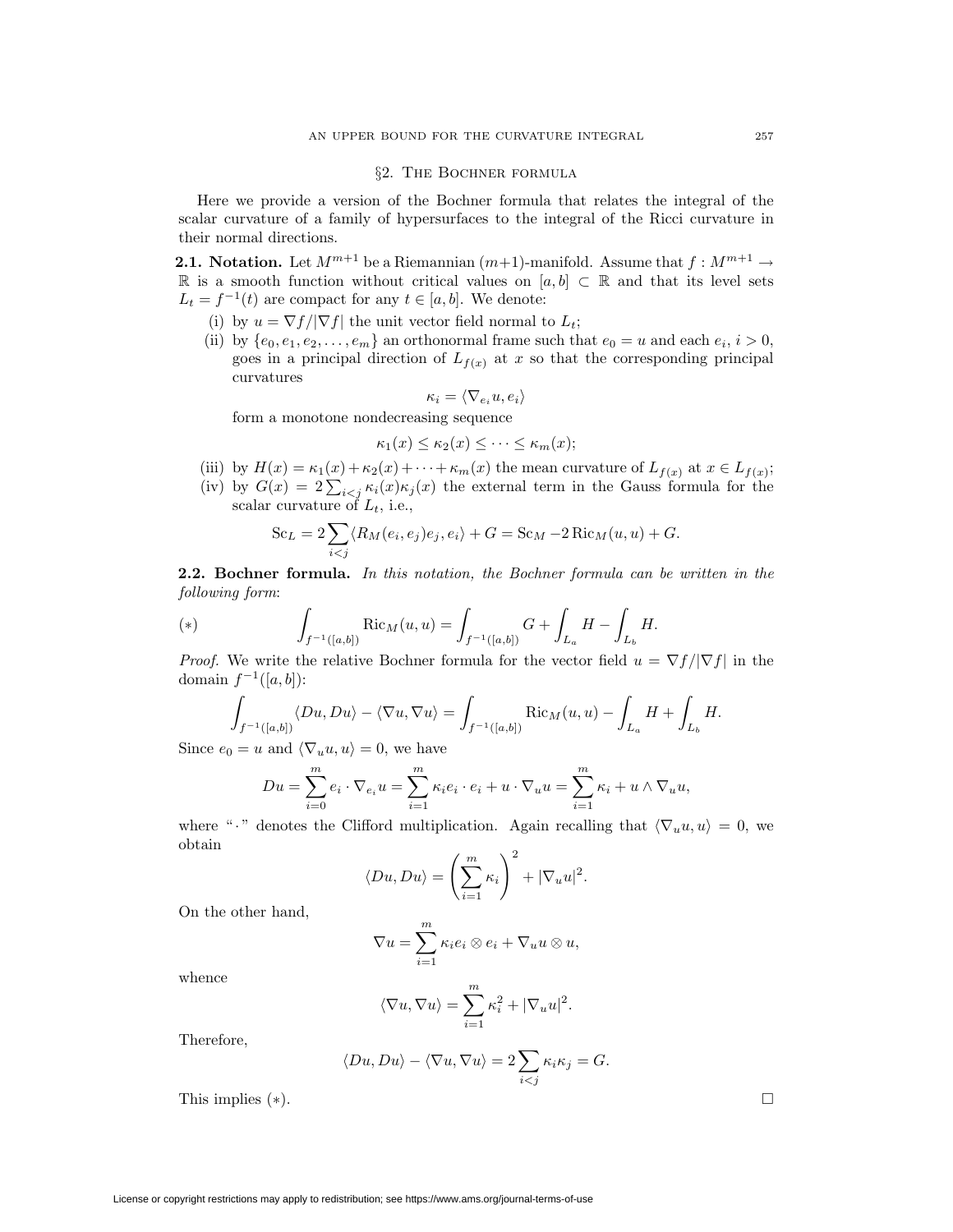#### 258 A. M. PETRUNIN

#### §3. Constructions in Aleksandrov geometry

This section contains all the necessary technical results in Aleksandrov geometry, mainly related to corner surfaces. A corner surface is a generalization of semiconvex hypersurfaces to all codimensions. Roughly speaking, it is an intersection of semiconvex hypersurfaces that have acute angles with one another.

These level sets will be used in the proof in the same way as convex hypersurfaces in Perelman's original proof.

Everywhere in this section we use the notation and conventions of [\[P-2007\]](#page-10-2).

The following definition is very similar to the definition of the strained (burst) points in [\[BGP\]](#page-10-3), but I use it for submanifolds and add an additional parameter  $\ell$  that describes how wide the strainers should be.

**3.1. Definition.** A subset M of an Aleksandrov space N is a  $(k, \delta, \ell)$ -corner surface if there is a collection of  $1/\ell$ -concave functions  $f_i, g_i : N \to \mathbb{R}, i \in \{1, ..., k\}$  (called the strainers of  $M$ ), defined in the  $\ell$ -neighborhood of  $M$  and such that

$$
M = \{ x \in N \mid f_i(x) = 0 \text{ for all } 1 \le i \le k \},
$$

and the collection  $f_i, g_i : N \to \mathbb{R}$  is  $\delta$ -strained, which means that

- (i) all  $f_i$ ,  $g_i$  are 1-Lipschitz;
- (ii) for all  $i \neq j$  we have

$$
|df_i(\nabla g_j)|, |dg_i(\nabla f_j)|, |dg_i(\nabla g_j)|, |df_i(\nabla f_j)| \le \delta;
$$

(iii)  $df_i(\nabla g_i)$ ,  $dg_i(\nabla f_i) \leq -1+2\delta$ .

Finally, the collection  $f_i : N \to \mathbb{R}$  is tight, i.e.,

(iv) for any  $x \in M$  and all  $i \neq j$  we have

$$
df_i(\nabla f_j) \leq 0.
$$

Moreover, if N is a smooth Riemannian manifold and all functions  $\{f_i\}$  are smooth, then M is called a smooth  $(k, \delta, \ell)$ -corner surface.

Remarks. In this definition one can take  $k = 0$ , and in this case  $M = N$ .

Conditions (i)–(iv) guarantee that the functions  $f_i$  have no critical points, and their level sets intersect at acute angles close to  $\pi/2$ .

Note that if we rescale the metric on N with factor  $\lambda$ , then a  $(k, \delta, \ell)$ -corner surface M becomes a  $(k, \delta, \lambda\ell)$ -corner surface in  $\lambda N$  with strainers  $\{\lambda f_i, \lambda g_i\}.$ 

<span id="page-3-0"></span>**3.2. Limits of strained level sets.** Suppose we have a sequence of  $q$ -manifolds  $(N_n, p_n)$ with marked points and with sectional curvature at least  $-1$ . Let  $M_n \subset N_n$  be a sequence of  $(k, \delta, \ell)$ -corner surfaces determined by collections of strainers

$$
\{f_{i,n}, g_{i,n}\}, i \in \{1, \ldots, k\}, f_{i,n}, g_{i,n} : N_n \to \mathbb{R}.
$$

Passing to a subsequence of  $N_n$ , we may assume that

- (i)  $(N_n, p_n) \xrightarrow{\text{GH}} (N, p);$
- (ii)  $M_n \to M \subset N;$

(iii) for each  $i \in \{1, ..., k\}$ ,  $f_{i,n} \to f_i : N \to \mathbb{R}$  and  $g_{i,n} \to g_i : N \to \mathbb{R}$ .

Clearly N is an Aleksandrov space of dimension at most q with curvature at least  $-1$ , and M is a  $(k, \delta, \ell)$ -corner surface with strainers  $f_i, g_i : N \to \mathbb{R}$ .

Moreover, if M is compact and  $m = q - k$ , then

$$
\text{vol}_m M = \lim_{n \to \infty} \text{vol}_m M_n.
$$

<span id="page-3-1"></span>This statement follows from the proof of [\[BGP,](#page-10-3) Theorem 10.8].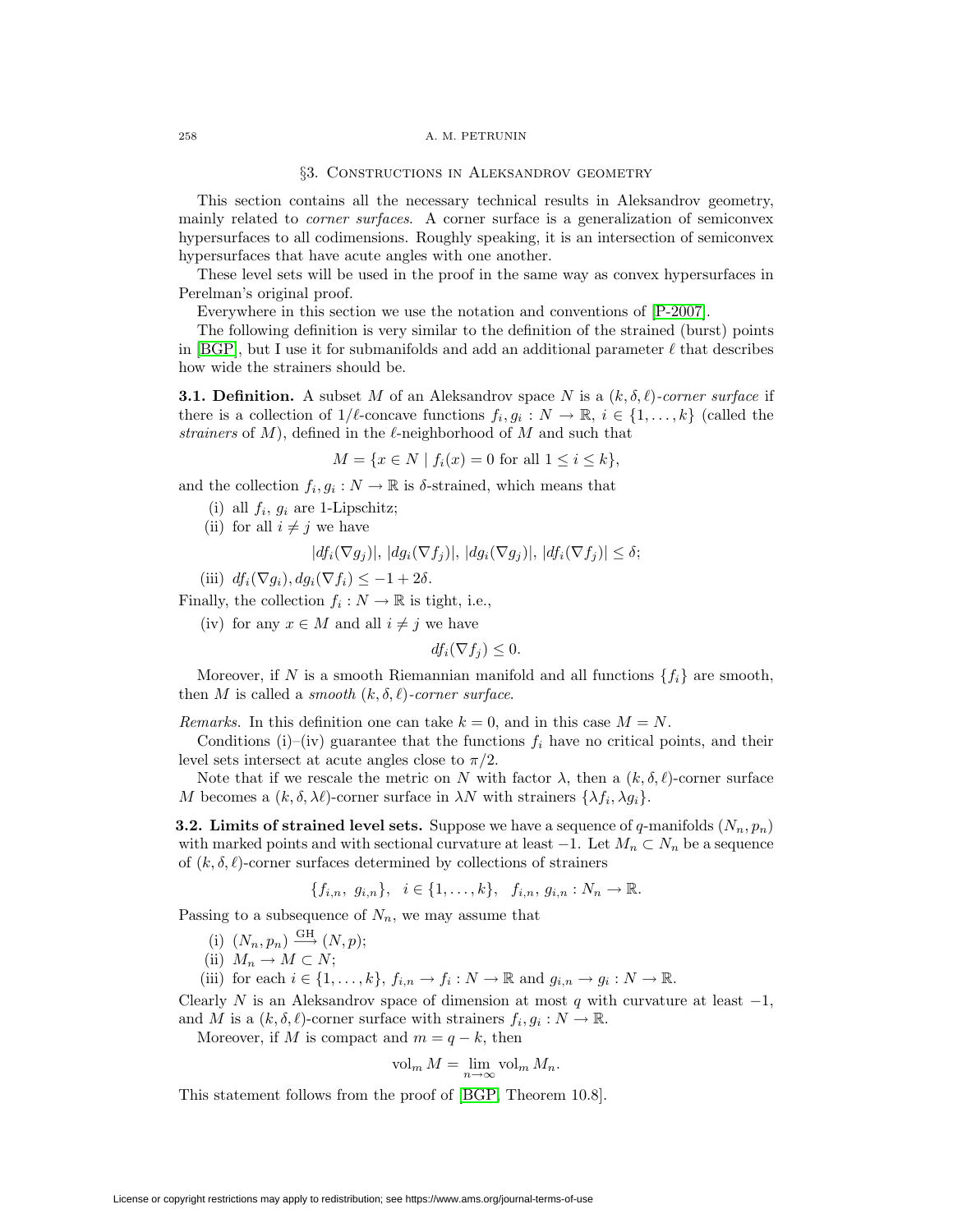**3.3. A dimension-like invariant.** Here we introduce an invariant of Aleksandrov spaces, which has properties similar to those of dimension, but is slightly more sensitive.

Let A be an Aleksandrov space with dimension not exceeding  $q$ . Given a positive number  $\theta > 0$ , we define dir<sub> $\theta$ </sub> A to be

$$
\operatorname{dir}_{\theta} A = \min_{x \in A} \operatorname{pack}_{\theta} \Sigma_x A,
$$

where  $\Sigma_x A$  is the space of directions at  $x \in A$ , and pack<sub> $\theta$ </sub>  $\Sigma_x A$  denotes the maximum number of points in  $\Sigma_x A$  lying at a distance exceeding  $\theta$  from one another.

Clearly, dir $_{\theta}$  A is an integer and

 $\text{dir}_{\theta} A \leq \text{const}(\theta, \text{dim} A) \leq \text{pack}_{\theta} S^{q}.$ 

<span id="page-4-3"></span>**3.4. A lifting procedure.** Here we introduce a special way to lift a point from an Aleksandrov space to a nearby Riemannian manifold. More precisely, we describe a way to lift a spire (see below) on a  $(k, \delta, \ell)$ -corner surface in an Aleksandrov space to a nearby  $(k, \delta, \ell)$ -corner surface in a nearby Riemannian manifold.

This technique will be used only once, at the very end of the proof of the implication  $B_m \Rightarrow A'_m$  (see Subsection [4.6](#page-8-0) in the proof of the Monster-Lemma [4.3\)](#page-5-0); for the rest, any kind of lifting will do the job.

Assume that  $N_n \to N$  is a sequence of Riemannian q-manifolds with curvature at least  $-1$  converging to an Aleksandrov space N. Let  $\delta > 0$  be sufficiently small. Let  $M_n \subset N_n$ be a sequence of  $(k, \delta, \ell)$ -corner surfaces converging to  $M \subset N$  (see Subsection [3.2\)](#page-3-0).

Consider a positive function b on M with the maximal possible value  $b(x)$  such that

 $\left|\nabla_y \text{dist}_x\right| > 1 - \delta$  for any  $y \in B_{2b(x)}(x) \setminus \{x\}$  and  $2b(x) \le \max\{1, \delta\ell\}.$ 

<span id="page-4-1"></span>**3.5. Definition.** A point x on a  $(k, \delta, \ell)$ -corner surface is called a *spire* if for every  $y \in M$ ,  $y \neq x$ , we have  $b(y) \leq |xy|$ .

<span id="page-4-0"></span>We shall show that if x is a spire, then there is a sequence of points  $x_n \in M_n$  that converges to  $x \in M$  and has the following property.

**3.6. Property.** Let  $a_n$  be the minimum number such that

 $|\nabla_y \text{dist}_{x_n}| > 1 - \delta$  for all points  $y \in N_n$  with  $a_n < |x_n y| \leq b$ .

Then either  $a_n = 0$  for arbitrarily large n, or, if  $(N', x')$  is a partial limit of  $(\frac{1}{a_n}N_n, x_n)$ , we have

 $\operatorname{dir}_{\delta} N' > \operatorname{dir}_{\delta} N$  (see Subsection [3.3\)](#page-3-1).

<span id="page-4-2"></span>**3.7. Construction.** For any  $\tilde{x}_n \in N_n$ , we define  $a(\tilde{x}_n) = a_{\delta,b}(\tilde{x}_n)$  to be the minimum number such that

 $|\nabla_y \text{dist}_{\tilde{x}_n}| > 1 - \delta$  if  $a(\tilde{x}_n) < |\tilde{x}_n y| \leq b$ .

Note that for any sequences  $M_n \ni \bar{x}_n \to x$  and  $M_n \ni y_n \to y \neq x$  we have

$$
\liminf_{n \to \infty} |\nabla_{y_n} \operatorname{dist}_{\bar{x}_n}| \geq |\nabla_y \operatorname{dist}_x|,
$$

so that  $a(\bar{x}_n) \to 0$  as  $n \to \infty$ .

Now, we fix one such sequence  $\bar{x}_n \to x$  and take  $x_n \in M_n \cap B_r(\bar{x}_n) \subset N_n$  with minimal possible  $a(x_n)$ ; here r is a sufficiently small fixed number.

Set  $a_n = a(x_n)$ ; since x is a spire, we have  $x_n \to x$ , and in particular,  $(N_n, x_n) \to$  $(N, x)$ .

It remains only to prove that the chosen sequence possesses Property [3.6.](#page-4-0)

Assume that  $a_n > 0$  for all large n. We pass to a subsequence such that  $\left(\frac{1}{a_n}N_n, x_n\right) \to$  $(N', x')$ . Clearly, for any  $\theta > 0$  we have

$$
\operatorname{dir}_{\theta} N' \ge \operatorname{pack}_{\theta} \Sigma_x N \ge \operatorname{dir}_{\theta} N.
$$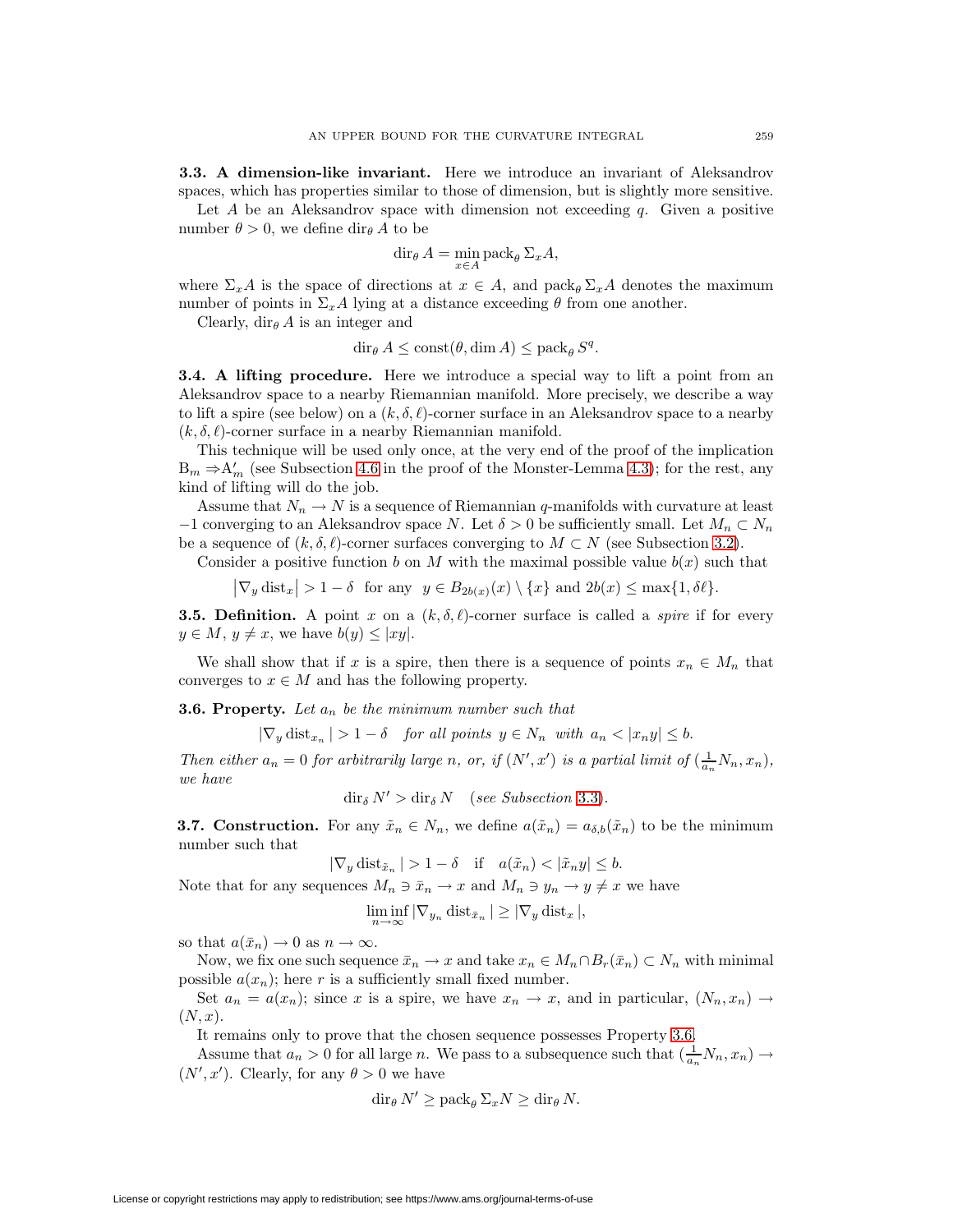Therefore, it suffices to show that if  $\theta = \delta$ , then the first inequality is strict.

Suppose that equality occurs. Then there is a point  $p \in N'$  such that  $\text{pack}_{\delta} \Sigma_p N' =$ pack<sub>δ</sub>  $\Sigma_x N = s$ . We show that if  $p_n \in \frac{1}{a_n} N_n$  is a sequence of points converging to p, then  $\frac{1}{a_n}a(p_n) \to 0$ . In particular, for large *n* we have  $a(p_n) < a(x_n)$ , which contradicts the choice of  $x_n$  (here we denote by  $p_n$  a point in  $\frac{1}{a_n}N_n$  and also the respective point in  $N_n$ ).

Choosing points  $q_1, q_2, \ldots, q_s \in N$  such that  $\angle q_i x q_j > \delta$  if  $i \neq j$ , we let  $q_{i,n} \in N_n$  be a sequence converging to  $q_i \in N$ . Let  $y_n \in N$  be a point such that  $|p_n y_n|_N \to 0$  and  $|\nabla_{y_n}$  dist<sub>pn</sub>  $|\leq 1-\delta$ . Then it is easy to show that  $\angle y_n p_n q_n \geq 2\delta$  for large n; passing to the limit as  $n \to \infty$  we see that  $\text{pack}_{\delta} \Sigma_x N > s$ , a contradiction.

#### §4. Proof of Theorem [1.1](#page-0-1)

**4.1. Notation.** Let X be a Riemannian manifold, let  $x \in X$ , and let  $\sigma$  be a sectional direction at x. We denote by  $K_X(\sigma)$  the sectional curvature of X in the direction  $\sigma$  and set

$$
K_X^{\pm}(x) = \max\{0, \max_{\sigma}\{\pm K(\sigma)\}\},\
$$

where  $\sigma$  runs over all sectional directions at x.

Theorem [1.1](#page-0-1) is a consequence of the following statement for  $k = 0$ .<br>
2. **Theorem.** There is  $\delta = \delta(q, k) > 0$  such that if N is a Riemannia<br>
tional curvature at least  $-1$  and  $M \subset N$  is a complete smooth  $(k, \delta, n)$ <br>  $\delta \propto_M^+$ **4.2. Theorem.** There is  $\delta = \delta(q, k) > 0$  such that if N is a Riemannian q-manifold with sectional curvature at least  $-1$  and  $M \subset N$  is a complete smooth  $(k, \delta, \ell)$ -corner surface, then

$$
\int_{M \cap B_1(x)} \operatorname{Sc}_M^+ \le \operatorname{const}(q, k, \ell) \left[ 1 + \int_{M \cap B_2(x)} K_M^- \right]
$$

for any  $x \in N$ .

<span id="page-5-0"></span>If dim  $M \geq 3$ , this follows from statement  $A'_k$  of the Monster-Lemma [4.3,](#page-5-0) and the case of dim  $M = 2$  follows from the 3-dimensional case for  $M \times S^1 \subset N \times S^1$ .

**4.3. Monster-Lemma.** There are constants  $A_k = A(q, k, \ell)$ ,  $A'_k = A'(q, k, \ell)$ , and  $\mathcal{B}_k = \mathcal{B}(q, k, \ell)$  and a sequence of small positive constants  $\delta_k$ ,  $k = \{0, 1, \ldots, q-3\}$ , such that if

N is a Riemannian q-manifold with sectional curvature at least −1, and

 $M \subset N$  is a complete smooth  $(k, \delta_k, \ell)$ -corner surface,

then for any  $k \in \{0, 1, \ldots, q-3\}$  the following statements are true.

A<sub>k</sub>. If diam  $M \leq 1$ , then

$$
\begin{aligned}\n&\text{-manifold with sectional curv}\\
&\text{smooth } (k, \delta_k, \ell)\text{-corner surface} \\
-3\} \text{ the following statements} \\ \int_M \text{Sc}_M^+ &\leq \mathcal{A}_k \left[1 + \int_M K_M^- \right]. \\ \text{we} \\ \text{Sc}_M^+ &\leq \mathcal{A}_k' \left[1 + \int_M K_M^- \right].\n\end{aligned}
$$

 $A'_k$ . For any  $x \in N$  we have

$$
\int_{M \cap B_1(x)} \operatorname{Sc}_M^+ \leq \mathcal{A}'_k \left[ 1 + \int_{M \cap B_2(x)} K_M^- \right].
$$

 $B_k$ . Assume that for some  $x \in M$  we have  $|\nabla_y \text{dist}_x| > 1 - \delta_k$  for all  $y \in N$  with  $a < |xy| < 2b < \max\{1, \delta\ell\};$  then  $\frac{1}{1 + \int}$ <br>uve  $|\nabla$ 

$$
\int_{\text{dist}_x^{-1}([2a,b])\cap M} \text{Sc}_M^+ \leq \mathcal{B}_k \left[ 1 + \int_{\text{dist}_x^{-1}([a,2b])\cap M} K_M^- \right].
$$

License or copyright restrictions may apply to redistribution; see https://www.ams.org/journal-terms-of-use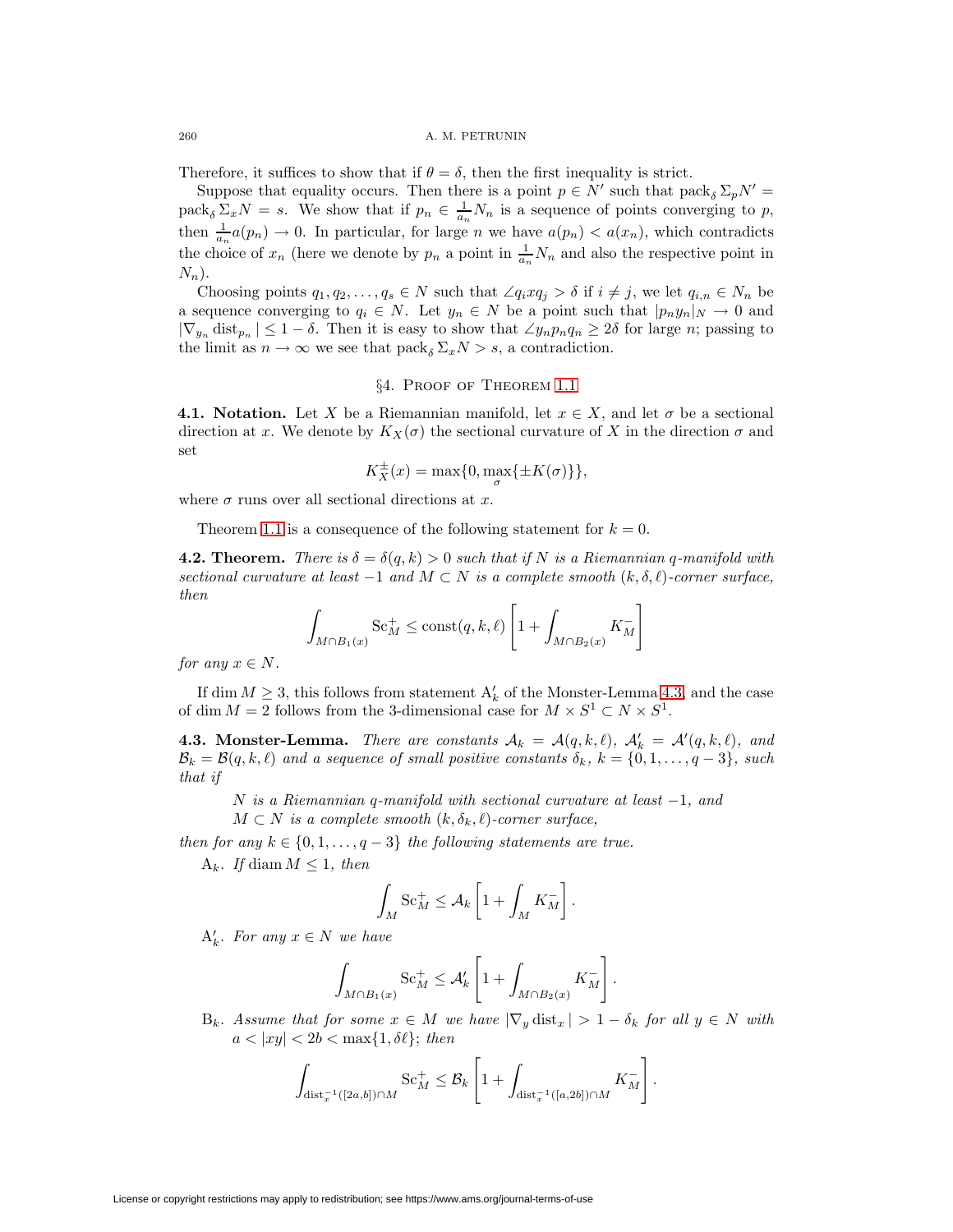*Proof.* Clearly,  $A'_k \Rightarrow A_k$ . Therefore, in order to prove the lemma, it suffices to prove statements  $A_{q-2}$  and the implications  $A_k \Rightarrow B_{k-1}, B_k \Rightarrow A'_k$  for each k.

**4.4.** A<sub>q−2</sub>. In this case we have dim  $M = 2$ , so that  $Sc_M^{\pm} = 2K_M^{\pm}$ . Now, the statement follows from the Gauss–Bonnet formula: e the<br>  $\Rightarrow$  A'<sub>k</sub><br>  $c_M^{\pm}$  =<br>  $1 +$ 

$$
\int_M K_M^+ = \int_M K_M + \int_M K_M^- \leq 4\pi \left( 1 + \int_M K_M^- \right).
$$

Thus, we can take  $A_{q-2} = 8\pi$ .

**4.5.**  $A_k$  ⇒  $B_{k-1}$ . Let  $\{f_i, g_i\}$ ,  $i = \{1, \ldots, k-1\}$ , be a set of strainers for M. We consider the function  $f : M \to \mathbb{R}$  defined by the formula  $f(q-2) = 8\pi$ .<br>  $f(f_i, g_i)$ ,  $i = \{1, ..., k-1\}$ ,<br>  $\rightarrow \mathbb{R}$  defined by the formula<br>  $f(y) = (1 - \delta_k) \widetilde{\text{dist}}_x(y) + \frac{\delta_k}{L_k}$ 

$$
f(y) = (1 - \delta_k) \widetilde{\text{dist}}_x(y) + \frac{\delta_k}{k} \sum_{i=1}^{k-1} (g_i(y) - g_i(x)),
$$

where dist<sub>x</sub> denotes a smoothing of the distance function dist<sub>x</sub>. Clearly, on the set  $dist^{-1}([a, 2b]) \cap M$ , we have

$$
1 - 2\delta_k \le \frac{f(y)}{\text{dist}_x y} < 1.
$$
\nices to show that for so

\n
$$
f_{\mathcal{A}} \le \mathcal{B}(q, k, \ell) \left[1 + \int_{\mathcal{A}}^{R} f(y) \, dy \right]
$$

Therefore, to prove  $B_{k-1}$ , it suffices to show that for some constant  $\mathcal{B}(q, k, \ell)$  we have

<span id="page-6-0"></span>(\*\*) 
$$
\int_{f^{-1}([a,b])} Sc_M^+ \leq \mathcal{B}(q,k,\ell) \left[1 + \int_{f^{-1}([a,\frac{3}{2}b])} K_M^-\right].
$$

On the set dist<sup>-1</sup>([a, 2b]) ∩ M, the function f behaves like dist<sub>x</sub>, and it is smooth and its level subsets form corner surfaces in N (so we can apply  $A_k$ ). Moreover, the following is true (compare with [\[BGP,](#page-10-3) 11.8]).

The function f is semiconcave in a neighborhood of  $f^{-1}([a, \frac{3}{2}b])$ , and for some  $\alpha =$  $\alpha(q, k, \ell) > 0$  we have:

- (i)  $1 \ge |\nabla f| > 1/\alpha$  everywhere in  $f^{-1}([a, \frac{3}{2}b])$  on M, and in particular,  $f : M \to \mathbb{R}$ has no critical values on  $[a, \frac{3}{2}b]$ ;
- (ii) for any  $t \in [a, \frac{3}{2}b]$ , the level set  $L_t = f^{-1}(t)$  forms a compact smooth  $(k, \delta_k, t/\alpha)$ strained level set in N, and if  $m = \dim L_t = q - k$ , then
	- a)  $A(t) \stackrel{\text{def}}{=} \text{vol}_m L_t \leq \alpha t^m;$
	- b) diam  $L_t \leq \alpha t$ ;
	- c) the principal curvatures of  $L_t$  in M are at most  $\alpha/t$ . Namely, if  $u = \nabla f / |\nabla f| \in TM$ , then for any unit vector v tangent to  $L_t$  we have

$$
\langle \nabla_v u, v \rangle \le \alpha/t,
$$

where  $\nabla$  denotes the Levi-Civita connection on M.

To prove that  $L_t = f^{-1}(t)$  is a  $(k, \delta_k, t/\alpha)$ -corner surface in N, it suffices to add two functions to the collection of strainers of M, taking  $f_k = f$  and  $g_k = \text{dist}_{L_{(1+\varepsilon)t}}$  for a sufficiently small constant  $\varepsilon > 0$ . To prove the volume estimate, one can argue by contradiction, using the convergence of the volume of corner surfaces; see Subsection [3.2.](#page-3-0) The details of the proof are left to the reader.

### **Notation.**

(i)  $\kappa_1(x) \leq \kappa_2(x) \leq \cdots \leq \kappa_m(x)$  are the principal curvatures of  $L_t \subset M$  at  $x \in L_t$ with respect to  $u$ .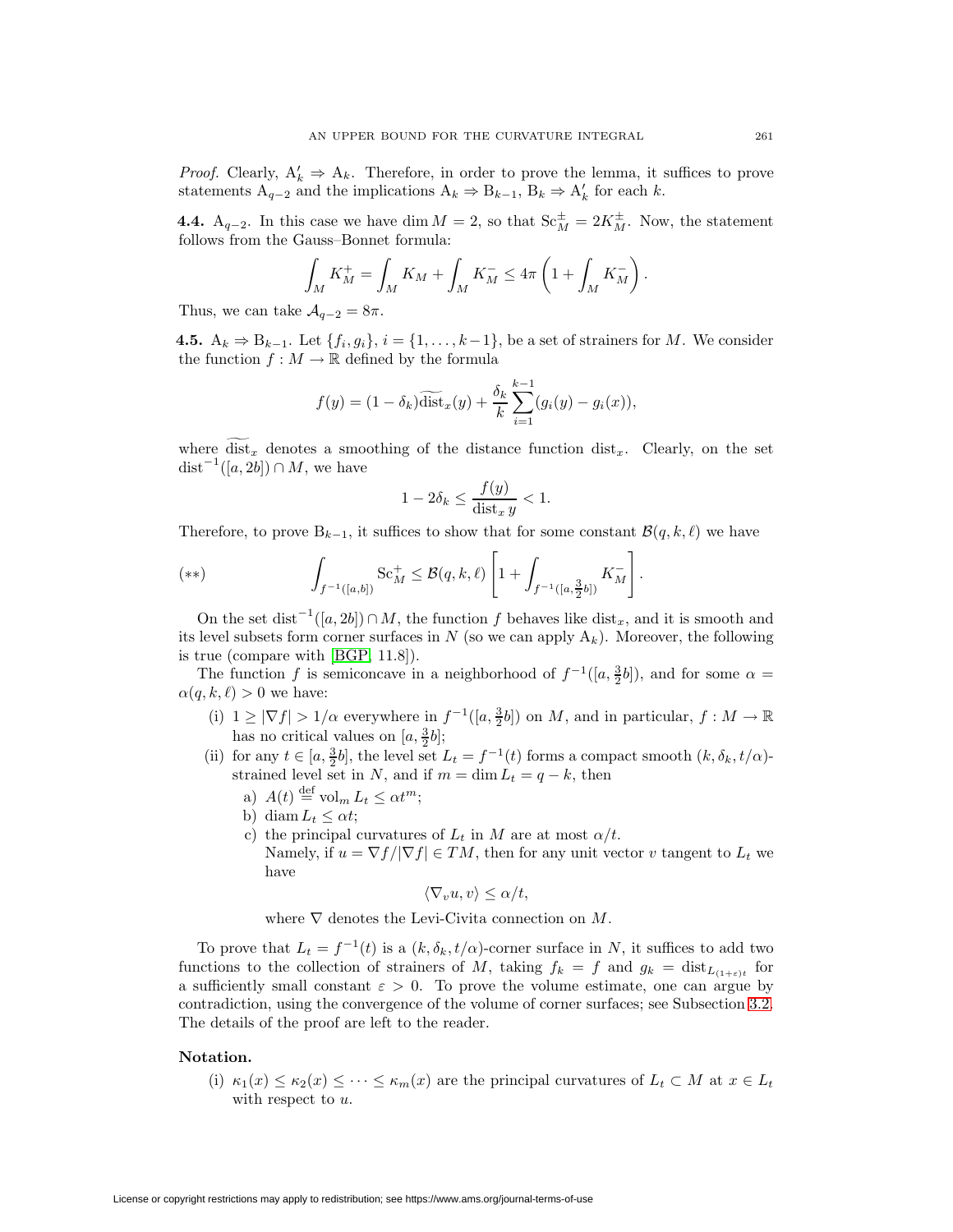#### 262 A. M. PETRUNIN

- (ii)  $\beta : [a, b] \to \mathbb{R}_+$  is an upper bound for the principal curvatures on  $L_t$ , i.e.,  $\kappa_m(p) \leq$  $\beta_t$  for any  $p \in L_t$  (by conditions of Subsection [4.5,](#page-6-0) we can take  $\beta(t) = \alpha/t$ , but to simplify calculations we shall substitute this only at the very end).
- (iii)  $H(x) = \kappa_1(x) + \kappa_2(x) + \cdots + \kappa_m(x)$  is the mean curvature of  $L_t$  at  $x \in L_t$ , and

 $H^{\pm}(x) = \max\{0, \pm H(x)\}\$ 

are the positive and negative parts of  $H(x)$ .

Note that the signs of  $\kappa_i$  are chosen so as to ensure the following formula:

$$
\therefore + \kappa_m(x) \text{ is the me}
$$
  
\n
$$
{}^{\pm}(x) = \max\{0, \pm H(x)
$$
  
\n
$$
{}^{\pm}(x) = \max\{0, \pm H(x)
$$
  
\n
$$
\kappa_i \text{ are chosen so as } t
$$
  
\n
$$
A'(t) = \int_{L_t} H/|\nabla f|.
$$

are the positive and negative parts of  $H(x)$ .<br>Note that the signs of  $\kappa_i$  are chosen so as to ensure the following formula:<br> $A'(t) = \int_{L_t} H/|\nabla f|$ .<br>(iv)  $G(x) = 2 \sum_{i < j} \kappa_i \kappa_j$  is the external term in the Gauss formula curvature of  $L_t$ , i.e., =  $2\sum_{i < j} \kappa$ <br>ure of  $L_t$ , i.<br>Sc<sub>L</sub> =  $2\sum$ 

$$
Sc_L = 2\sum_{i < j} \langle R_M(e_i, e_j)e_j, e_i \rangle + G = Sc_M - 2\operatorname{Ric}_M(u, u) + G
$$

for an orthonormal frame  ${e_i}$  of the tangent space to L.

# **Trivial inequalities.**

(i) Let  $L \subset M$  be a hypersurface. By the Gauss formula, we have

$$
Sc_L = Sc_M - 2Ric_M(u, u) + G.
$$

Therefore,

$$
Sc_M^+ \le Sc_L^+ + m(m-1)K_M^- + 2Ric_M(u, u) - G
$$
  

$$
\le Sc_L^+ + m^2K_M^- + 2Ric_M(u, u) - G
$$

and

$$
G \le \mathrm{Sc}_{L}^+ + (m-1)(m-2)K_M^- \le \mathrm{Sc}_{L}^+ + m^2 K_M^-.
$$

(ii) Again by the Gauss formula, we have

$$
K^-_L\leq K^-_M+(H^-+m\beta)\beta.
$$

(iii) Clearly,  $H^+(x) \leq m\beta_t$  for any  $x \in L_t$ , whence

any 
$$
x \in L_t
$$
, whence  
\n
$$
\int_{L_t} H^+ \leq m\beta_t A(t).
$$
\n
$$
\int H^+ / |\nabla f| - \int H
$$

Thus,

$$
\int_{L_t} H^- \le \int_{L_t} H^-/|\nabla f| = \int_{L_t} H^+/|\nabla f| - \int_{L_t} H/|\nabla f| \le m\alpha \beta_t A(t) - A'(t).
$$
  
mediate inequality. First, we prove that  

$$
\int \qquad \text{Sc}_L^+ \le \text{const}(q, k, \ell) \left[1 + \int \qquad K_M^- \right].
$$

**Intermediate inequality.** First, we prove that

$$
(\diamondsuit) \qquad \qquad \int_{f^{-1}([a,b])} \operatorname{Sc}_{L}^{+} \leq \operatorname{const}(q,k,\ell) \left[1 + \int_{f^{-1}([a,b])} K_M^{-}\right].
$$
  
Indeed, since  $|\nabla f| \geq 1/\alpha$ , we can write  

$$
\int \qquad \operatorname{Sc}_{L}^{+} \leq \alpha \int_{a}^{b} dt \int \operatorname{Sc}_{L}^{+}
$$

Indeed, since  $|\nabla f| \geq 1/\alpha$ , we can write

$$
\int_{f^{-1}([a,b])} \operatorname{Sc}_{L}^{+} \leq \alpha \int_{a}^{b} dt \int_{L_{t}} \operatorname{Sc}_{L}^{+}
$$
\n
$$
\text{oplying A}_{k} \text{ for } L_{t})
$$
\n
$$
\leq \mathcal{A}(q, k, \ell) \alpha \int_{a}^{b} dt \left(1 + \int_{a}^{b} dt \right)
$$

(applying  $A_k$  for  $L_t$ )

$$
\leq \mathcal{A}(q,k,\ell) \alpha \int_{a}^{b} dt \left(1 + \int_{L_{t}} K_{L_{t}}^{-}\right)
$$

License or copyright restrictions may apply to redistribution; see https://www.ams.org/journal-terms-of-use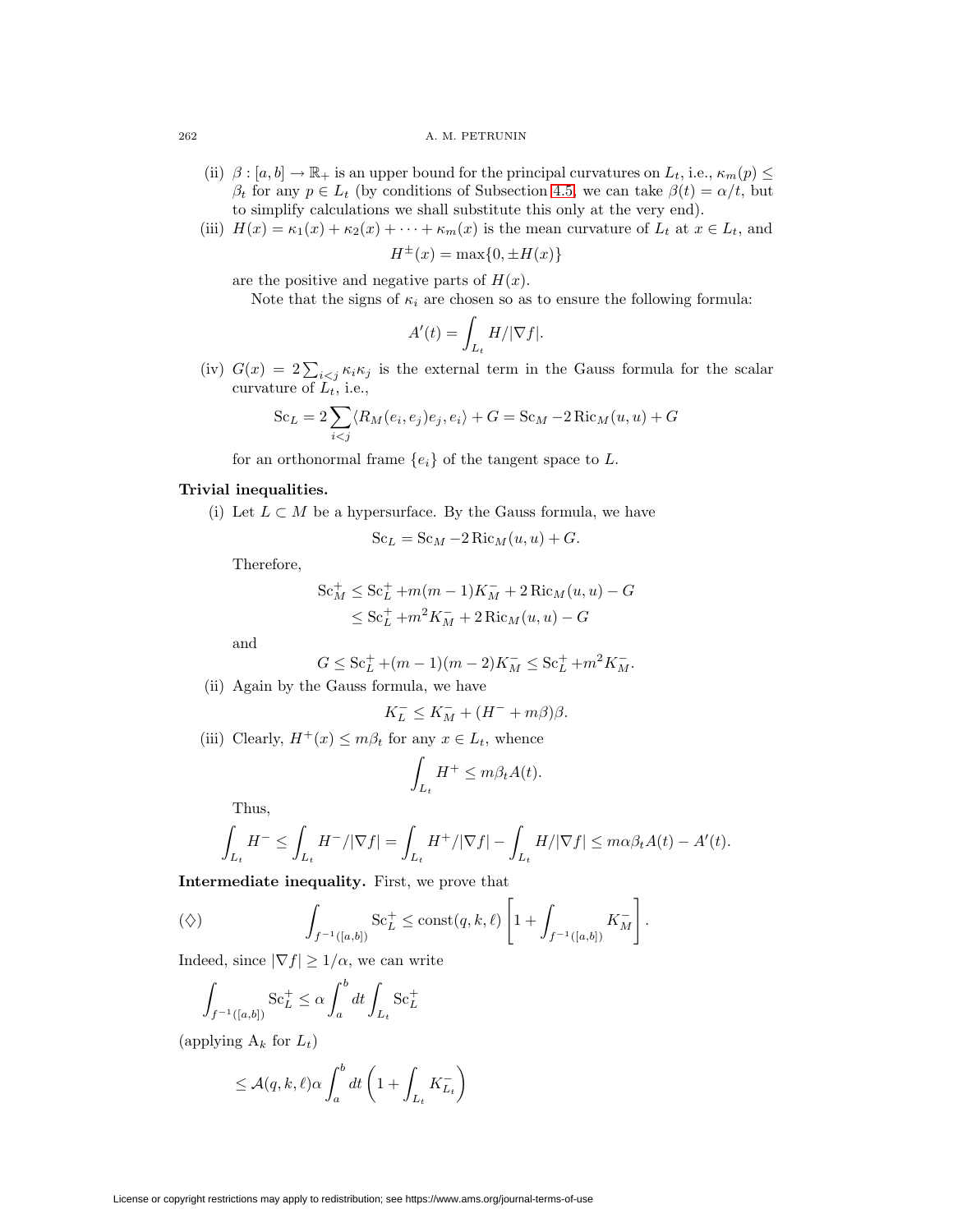(applying the trivial inequalities above)

AN UPPER BOUND FOR THE CURVATURE INTEGRAL  
\n
$$
\leq A(q, k, \ell)\alpha \int_a^b dt \left(1 + \int_{L_t} [K_M^- + (H^- + m\beta_t)\beta_t]\right)
$$
\n
$$
\leq A(q, k, \ell)\alpha \left[ (b - a) + \int_{f^{-1}([a, b])} K_M^- + m(1 + \alpha) \int_a^b A(t)\beta_t^2 - \int_a^b A'(t)\beta_t \right]
$$
\n
$$
\text{since } 0 < a < b \leq 1, \ \alpha = \alpha(q, k, \ell), \ \beta_t = \alpha/t, \ \text{and} \ A(t) \leq \alpha t^m, \ \text{we obtain } (\diamondsuit).
$$
\n
$$
\text{Sequality.}
$$
\n
$$
\text{Sc}_M^+ \leq \int_{\Omega} \text{K}^+ \cdot \text{Sc}_M^+ + \alpha \int_{\Omega} \text{K}^+ \cdot \text{R}^+ \cdot \text{R}^+ \cdot \text{R}^+ \cdot \text{R}^+ \cdot \text{R}^+ \cdot \text{R}^+ \cdot \text{R}^+ \cdot \text{R}^+ \cdot \text{R}^+ \cdot \text{R}^+ \cdot \text{R}^+ \cdot \text{R}^+ \cdot \text{R}^+ \cdot \text{R}^+ \cdot \text{R}^+ \cdot \text{R}^+ \cdot \text{R}^+ \cdot \text{R}^+ \cdot \text{R}^+ \cdot \text{R}^+ \cdot \text{R}^+ \cdot \text{R}^+ \cdot \text{R}^+ \cdot \text{R}^+ \cdot \text{R}^+ \cdot \text{R}^+ \cdot \text{R}^+ \cdot \text{R}^+ \cdot \text{R}^+ \cdot \text{R}^+ \cdot \text{R}^+ \cdot \text{R}^+ \cdot \text{R}^+ \cdot \text{R}^+ \cdot \text{R}^+ \cdot \text{R}^+ \cdot \text{R}^+ \cdot \text{R}^+ \cdot \text{R}^+ \cdot \text{R}^+ \cdot \text{R}^+ \cdot \text{R}^+ \cdot \text{R}^+ \cdot \text{R}^+ \cdot \text{R}^+ \cdot \text{R}^+ \cdot \text{R}^+ \cdot \text{R}^+ \cdot \text{R}^+ \cdot \text{R}^+ \cdot \text{R}^+ \cdot
$$

Now, since  $0 < a < b \le 1$ ,  $\alpha = \alpha(q, k, \ell)$ ,  $\beta_t = \alpha/t$ , and  $A(t) \le \alpha t^m$ , we obtain  $(\diamondsuit)$ .

## **Main inequality.**

$$
\int_{f^{-1}([a,b])} Sc_M^+ \le \int_{f^{-1}([a,b])} Sc_L^+ + m^2 \int_{f^{-1}([a,b])} K_M^- + 2 \int_{f^{-1}([a,b])} Ric(u,u) - \int_{f^{-1}([a,b])} G
$$
\nby the relative Bochner formula)\n
$$
\le \int \qquad Sc_L^+ + m^2 \int \qquad K_M^- + \int \qquad G + 2 \int H - 2 \int H
$$

(by the relative Bochner formula)

$$
\leq \int_{f^{-1}([a,b])} Sc_L^+ + m^2 \int_{f^{-1}([a,b])} K_M^- + \int_{f^{-1}([a,b])} G + 2 \int_{L_a} H - 2 \int_{L_b} H
$$
  
ivial inequality (i))  

$$
\leq 2 \int_{L_b} Sc_L^+ + 2m^2 \int_{L_b} K_M^- + 2 \int_{L_a} H^+ + 2 \int_{L_a} H^-
$$

(applying the trivial inequality (i))

$$
\leq 2 \int_{f^{-1}([a,b])} \mathrm{Sc}_{L}^{+} + 2m^{2} \int_{f^{-1}([a,b])} K_{M}^{-} + 2 \int_{L_{a}} H^{+} + 2 \int_{L_{b}} H^{-}
$$
  
termediate inequality  $(\diamondsuit)$  and estimates for the integrals of  $H$   
 $\leq \mathrm{const}(q, k, \ell) \left[1 + \int K_{M}^{-} + m \beta_{a} A(a) + m \alpha \beta_{b} A(b) - \int_{a}^{L} H^{+}(a+b) \right]$ 

(applying the intermediate inequality  $(\diamondsuit)$  and estimates for the integrals of  $H^{\pm}$ )

termediate inequality 
$$
(\diamondsuit)
$$
 and estimates for the integrals of  $H^{\pm}$ )  
\n $\leq \text{const}(q, k, \ell) \left[ 1 + \int_{f^{-1}([a, b])} K_M^{-1} \right] + m\beta_a A(a) + m\alpha \beta_b A(b) - A'(b)$   
\n $\leq \text{const}(q, k, \ell) \left[ 1 + \int_{f^{-1}([a, b])} K_M^{-1} \right] - A'(b).$   
\nr any  $\tau \in [b, \frac{3}{2}b]$  we have  
\n
$$
S_c_M^{\perp} \leq \text{const}(q, k, \ell) \left[ 1 + \int_{a}^{\infty} K_M^{-1} \right] - A'(\tau).
$$

In particular, for any  $\tau \in [b, \frac{3}{2}b]$  we have

$$
\int_{f^{-1}([a,b])} \mathrm{Sc}_M^+ \leq \mathrm{const}(q,k,\ell) \left[ 1 + \int_{f^{-1}([a,\frac{3}{2}b])} K_M^- \right] - A'(\tau).
$$

Since  $0 \leq A(t) \leq \alpha t^m$  (see the conditions after (\*\*)), we conclude that for some  $\tau \in [b, \frac{3}{2}b]$ we have  $(-A'(\tau)) \leq 2\alpha b^{m-1}$ . Therefore, we obtain  $(**)$ .

<span id="page-8-0"></span>**4.6.** B<sub>k</sub>  $\Rightarrow$  A<sub>k</sub><sup>'</sup>. We argue by contradiction, assuming that A<sub>k</sub><sup>'</sup> is false. Then there is a sequence of q-manifolds  $N_n$  with sectional curvature at least  $-\hat{1}$  and with  $(k, \delta_k, \ell)$ -corner<br>surfaces  $M_n \subset N_n$  determined by strainers  $\{f_{n,i}, g_{n,i}\}$ , and a sequence of points  $x_n \in N_n$ <br>such that<br> $\frac{\int_{M_n \cap B_1(x_n)} Sc_{$ surfaces  $M_n \subset N_n$  determined by strainers  $\{f_{n,i}, g_{n,i}\}\$ , and a sequence of points  $x_n \in N_n$ such that -

$$
\frac{\int_{M_n \cap B_1(x_n)} \mathrm{Sc}_{M_n}^+}{1 + \int_{M_n \cap B_2(x_n)} K_{M_n}^-} \to \infty \text{ as } n \to \infty.
$$

Passing to a subsequence of  $N_n$ , we may assume the following convergences (see Subsection [3.2\)](#page-3-0):

- (i)  $(N_n, x_n) \to (N, x)$ , where N is an Aleksandrov space of dimension at most q and curvature at least  $-1$ ;
- (ii)  $f_{i,n} \to f_i : N \to \mathbb{R}$  and  $g_{i,n} \to g_i : N \to \mathbb{R}$  for each  $i \in \{1, \ldots, k\}.$
- (iii)  $M_n \to M \subset N$ , where M is a  $(k, \delta_k, \ell)$ -corner surface with strainers  $f_i, g_i$ :  $N \to \mathbb{R}$ .

.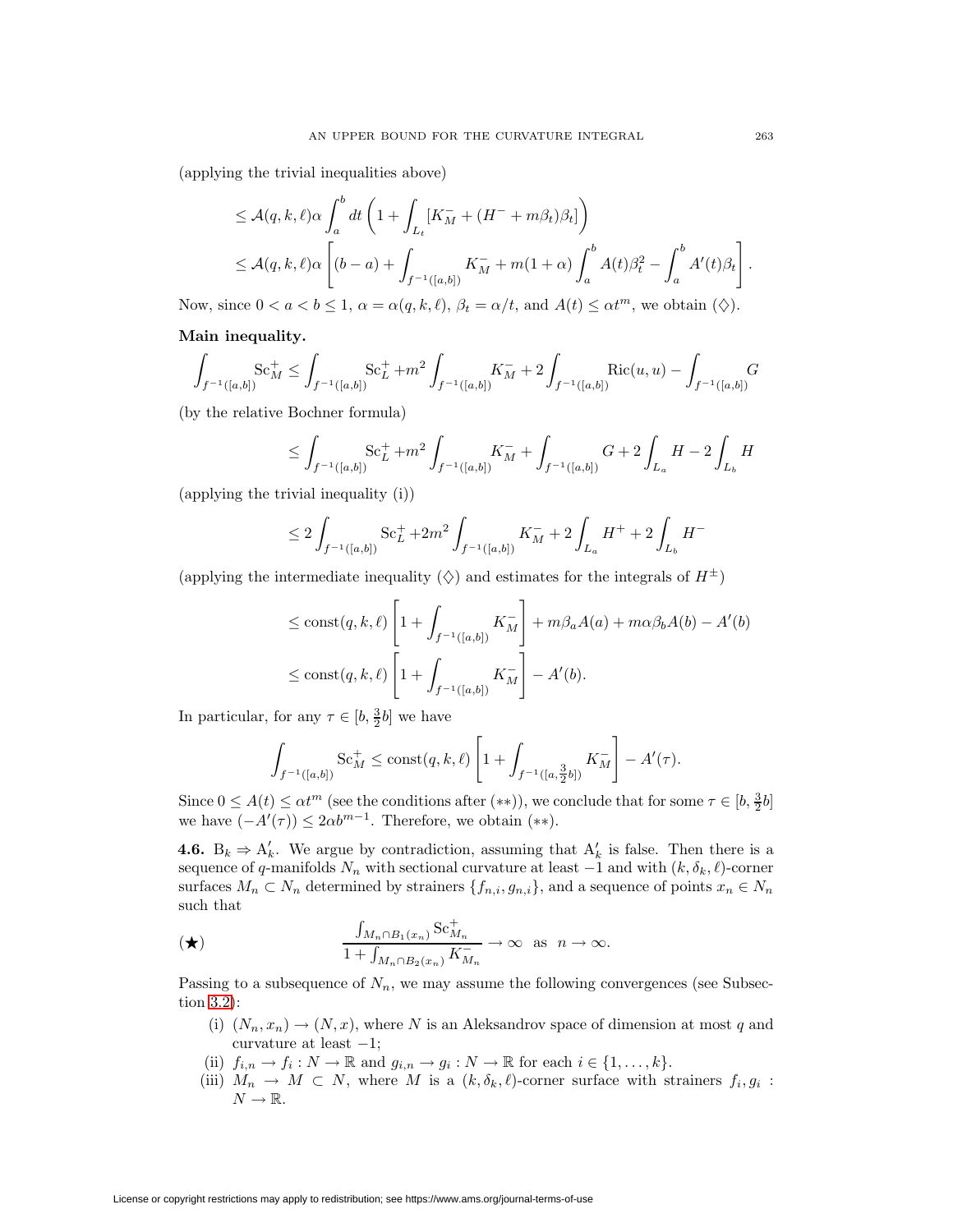**Case with no spires.** Suppose that M has no spires (see Subsection [3.5\)](#page-4-1). Then, since the set  $M \cap B_1(x) \subset N$  is compact, it can be covered by a finite number of "annuli"

$$
Ann_{x_i} = \{ y \in M \mid 0 < |x_i y| < b(x_i) \}, \ i = \{ 1, 2, \dots, s \}.
$$

For each  $i \in \{1, 2, ..., s\}$ , we choose a sequence  $x_{i,n} \in M_n$  converging to  $x_i \in M$ . Set<br>  $b_i = b(x_i)$  and  $a_{i,n} = a_{\delta_k, b_i}(x_{i,n})$  (see Subsection 3.7). In accordance with 3.7,  $a_{i,n} \to 0$ <br>
as  $n \to \infty$ . Then, if *n* is large, a  $b_i = b(x_i)$  and  $a_{i,n} = a_{\delta_k, b_i}(x_{i,n})$  (see Subsection [3.7\)](#page-4-2). In accordance with [3.7,](#page-4-2)  $a_{i,n} \to 0$ 

as 
$$
n \to \infty
$$
. Then, if *n* is large, applying  $B_k$  for each  $x_{i,n}$  with the pair  $(a_{i,n}, b_i)$ , we get\n
$$
\int_{M_n \cap B_1(x_n)} \text{Sc}_{M_n}^+ \leq \sum_{i=1}^s \int_{\{y \in M_n \mid 2a_{i,n} < |x_{i,n}y| < b_i\}} \text{Sc}_{M_n}^+
$$
\n
$$
\leq \sum_{i=1}^s \mathcal{B}_k \left[1 + \int_{\{y \in M_n \mid a_{i,n} < |x_{i,n}y| < 2b_i\}} K_{M_n}^- \right] \leq \mathcal{B}_k s \left[1 + \int_{M_n \cap B_2(x_n)} K_{M_n}^- \right].
$$

Therefore, we get a contradiction with  $(\bigstar)$ .

**Case with spires.** First, note that from  $M \cap \overline{B}_1(x)$  we can remove a finite set of spires (see Subsection [3.4\)](#page-4-3) such that the remaining part can be covered by finitely many annuli: a contradiction with  $(\star)$ .<br>
5. First, note that from  $M \cap \bar{B}_1(x)$  v<br>
4) such that the remaining part can b<br>  $(M \setminus \{x_1, x_2, ..., x_s\}) \cap \bar{B}_1(x) \subset \bigcup^S$ 

$$
(M\setminus\{x_1,x_2,\ldots,x_s\})\cap\bar{B}_1(x)\subset\bigcup_{i=1}^S\mathrm{Ann}_{x_i},\ \ S\geq s.
$$

Here the centers  $x_i$  for  $i \leq s$  are all spires, and for  $i > s$ , they are not. Then applying  $\frac{1}{2}$  or  $\frac{1}{2}$  or  $\frac{1}{2}$  on  $\frac{1}{2}$  on  $\frac{1}{2}$  on  $\frac{1}{2}$  or  $\frac{1}{2}$  or  $\frac{1}{2}$  or  $\frac{1}{2}$  or  $\frac{1}{2}$  or  $\frac{1}{2}$  or  $\frac{1}{2}$  or  $\frac{1}{2}$  or  $\frac{1}{2}$  or  $\frac{1}{2}$  or  $\frac{1}{2}$  or  $\frac{1}{2}$  or

Here the centers 
$$
x_i
$$
 for  $i \leq s$  are all spires, and for  $i > s$ , they are not. Then applying the same estimate as before, we get\n
$$
\int_{M_n \cap B_1(x_n)} \mathbf{Sc}_{M_n}^+ - \sum_{i=1}^s \int_{\{y \in M_n \mid |\tilde{x}_{i,n}y| < 2a_{i,n}\}} \mathbf{Sc}_{M_n}^+ \leq \sum_{i=1}^S \int_{\{y \in M_n \mid 2a_{i,n} < |\tilde{x}_{i,n}y| < b_i\}} \mathbf{Sc}_{M_n}^+ \leq \sum_{i=1}^S \mathcal{B}_k \left[1 + \int_{\{y \in M_n \mid a_{i,n} < |\tilde{x}_{i,n}y| < b_i\}} K_{M_n}^- \right] \leq \mathcal{B}_k S \left[1 + \int_{M_n \cap B_2(x_n)} K_{M_n}^- \right].
$$

Property  $(\bigstar)$  implies that we can find  $i \leq s$  such that

$$
\mathbb{E}[M_n | a_{i,n} < |\tilde{x}_{i,n}y| < b_i] \leq \mathcal{D}_k
$$
\n
$$
\text{We can find } i \leq s \text{ such that}
$$
\n
$$
\frac{\int_{M_n \cap B_{2a_{i,n}}(\tilde{x}_{i,n})} \mathcal{S}c_{M_n}^+}{1 + \int_{M_n \cap B_{4a_{i,n}}(\tilde{x}_{i,n})} K_{M_n}^-} \to \infty.
$$

Clearly in this case  $a_{i,n} > 0$  for all large n, and  $a_{i,n} \to 0$  as  $n \to \infty$ .

 $\overline{a}$ 

We fix such a number  $i$  and pass to shorter notation:

$$
x := x_i
$$
,  $b := b_i$ ,  $x_n := x_{i,n}$ ,  $a_n := a_{i,n}$ , and so on.

Consider the rescaling  $N'_n = \frac{1}{2a_n} N_n$ . We denote by  $M'_n$  the image of  $M_n$  in  $N'_n$  and, abusing notation, keep the same symbol for objects in  $N_n$  and  $N'_n$  that correspond to each other. Note that

$$
\int_{M'_n \cap B_1(x_n)} \mathrm{Sc}_{M'_n}^+ = \frac{1}{(2a_n)^{n-2}} \int_{M_n \cap B_{2a_n}(x_n)} \mathrm{Sc}_{M_n}^+,
$$

$$
\int_{M'_n \cap B_2(x_n)} K_{M'_n}^- = \frac{1}{(2a_n)^{n-2}} \int_{M_n \cap B_{4a_n}(x_n)} K_{M_n}^-.
$$

Therefore, since  $a_n \to 0$ , we have

$$
K_{M'_n}^- = \frac{1}{(2a_n)^{n-2}} \int_{M_n \cap B_{4a_n}(x_n)} K'_1
$$
  
0, we have  

$$
\frac{\int_{M_n \cap B_{2a_n}(\tilde{x}_n)} Sc_{M_n}^+}{1 + \int_{M_n \cap B_{4a_n}(\tilde{x}_n)} K_{M_n}^-} \to \infty \text{ as } n \to \infty.
$$